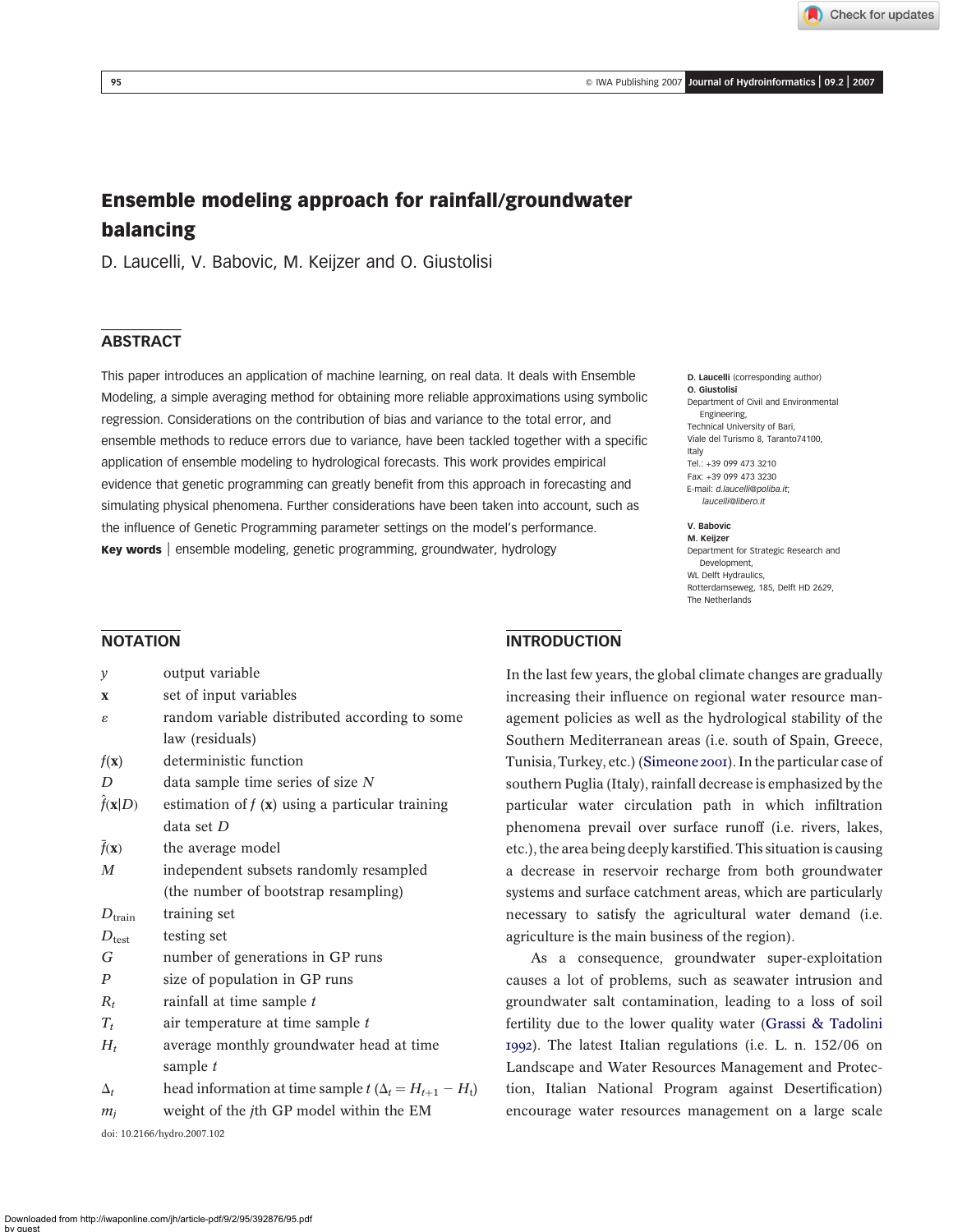(i.e. groundwater), with particular emphasis on long time planning, monitoring and safeguarding. Thus, water managers need to know how much water will recharge the aquifers in the near future (i.e. up to 6 months ahead), because this will affect the volume of water that can be withdrawn ('abstracted') safely from the groundwater resources. Unfortunately, recharge can't be measured directly. An estimation method is required to be used to support decisions about the future assets of water resources within a particular area. The first step can be modeling the rainfall/infiltration phenomena, which is a nonlinear process due to a certain number of extra inputs which are very expensive to check. Such a model should be (relatively) easy to build and to update, as soon as new data become available, and preferably simple to use by decision-makers. In this paper, Ensemble Modeling ([Breiman 1996](#page-10-0)a) has been tested, using Genetic Programming for building single models. Genetic Programming ([Koza 1992](#page-11-0)) is a general purpose search technique that can be applied to both regression and classification problems. In contrast to linear and nonlinear regressions, this technique does not assume a concrete functional form, since it generally starts from a definition of low level building blocks (the function set) from which a functional form is induced. Here, Genetic Programming (GP) was used as an induction engine on which the Ensemble Modeling (EM) approach is based. Starting from field data, a comparison between EM and traditional GP Single Model technique was performed both in one-step-ahead prediction and k-step-ahead prediction. Sensitivity analyses were briefly performed in order to understand the correlations between user-defined parameters of GP and statistical coefficients used to evaluate the performance of the models.

#### ENSEMBLE MODELING THEORY

In model induction both the bias and the variance of the method should be minimized as they both contribute to the total error. These two terms contradict each other, thus implying a clearly unavoidable trade-off. Previous works indicate that GP applied to symbolic regression is a low bias, but high variance induction technique ([Babovic &](#page-10-0) [Keijzer 2000](#page-10-0)).

### Bias, variance and estimation error

In a statistical learning theory scenario, GP can be applied to the problem of function estimation. In a standard function estimation problem, one assumes that an output variable  $\nu$  is somehow related to a set of input variables **x** as

$$
y = f(\mathbf{x}) + \varepsilon \tag{1}
$$

where  $f(x)$  is a deterministic function and  $\varepsilon$  is a random variable distributed according to some law. If the residuals  $\varepsilon$ are expected to be (near) Gaussian (i.e.  $E(\varepsilon|\mathbf{x}) = 0$   $\forall x$ ), it is possible to state that

$$
f(\mathbf{x}) = E(y|\mathbf{x})\tag{2}
$$

so that the goal of supervised learning is to obtain an estimate

$$
\hat{f}(\mathbf{x}|D) = \hat{E}(y|\mathbf{x}, D) \tag{3}
$$

where D is the training data sample of size N (Babovic  $\&$ [Kejizer 2000](#page-10-0)). Therefore, inaccuracy of estimation can be measured using the mean squared error statistic:

$$
MSE[\hat{f}(\mathbf{x}|D)] = E_D[(y - \hat{f}(\mathbf{x}|D))^2]
$$
\n(4)

where the expected value in Equation (4) is calculated with respect to the distribution in Equation (1). The estimated probability  $\hat{f}(\mathbf{x}|D)$  depends on the training data set D. Differently sampled D generally results in the change of probability estimate:  $y_i$ , which are stochastic due to random variable  $\varepsilon$ , and  $\mathbf{x}_i$  themselves are susceptible to observational sampling. Therefore, estimation of  $f(x)$  using a particular training data set  $D$  in principle results in a particular random realization of  $\hat{f}(\mathbf{x}|D)$ . Following [Babovic & Kejizer](#page-10-0) [\(2000\)](#page-10-0), the prediction error in Equation (4) can be decomposed as follows:

$$
E_D[(y - \hat{f}(\mathbf{x}|D))^2] = E_D[(f(\mathbf{x}) - \hat{f}(\mathbf{x}|D))^2] + E_{\varepsilon}(\varepsilon|\mathbf{x}).
$$
\n(5)

Equation (5) represents the squared prediction error averaged over all data sets D drawn from the same population. The second term in (5) is independent of both the target function and the training data as it originates in the random nature of the output variable, as defined in Equation (1). The first term in Equation (5) represents the squared 'estimation error' in the target function  $f(x)$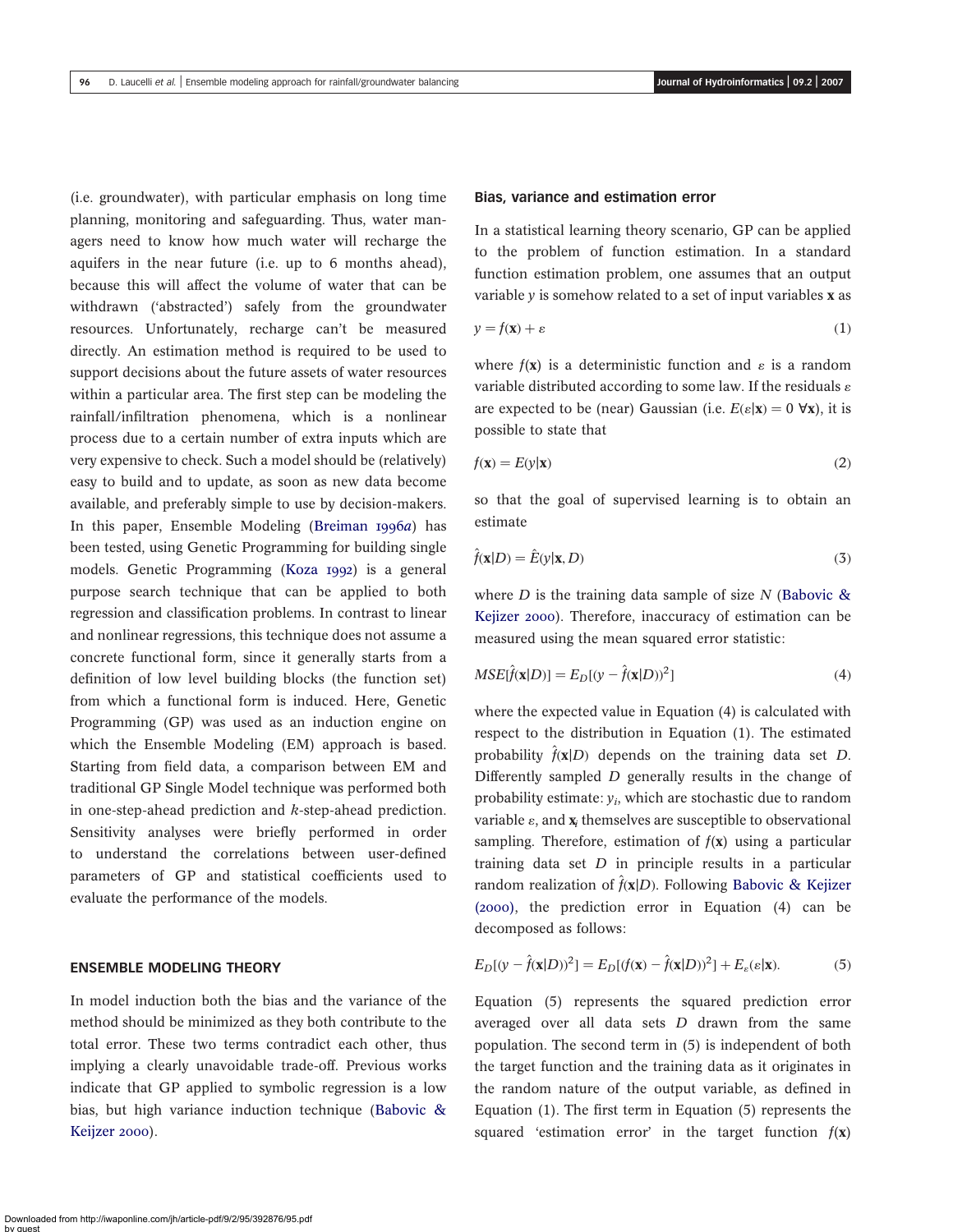averaged over the training samples  $D$ . It depends on  $f(\mathbf{x})$  and on the method to obtain  $\hat{f}(\mathbf{x}|D)$ . Thus, it can be expanded as

$$
E_D[(f(\mathbf{x}) - \hat{f}(\mathbf{x}|D))^2] = [f(\mathbf{x}) - E_D(\hat{f}(\mathbf{x}|D))]^2
$$
  
 
$$
+ [E_D[\hat{f}(\mathbf{x}|D) - E_D(\hat{f}(\mathbf{x}|D))]^2
$$
(6)

It is rather obvious from Equation (6) that the squared 'estimation error' depends on the statistical properties of the distribution of  $\hat{f}(\mathbf{x}|D)$  (i.e. its mean and its variance). The first term on the right in square brackets in Equation (6) is the square of the 'bias':

bias = 
$$
f(\mathbf{x}) - E_D(\hat{f}(\mathbf{x}|D))
$$
 (7)

The bias term (7) reflects the sensitivity of an estimate  $\hat{f}(\mathbf{x}|D)$ to the target function  $f(x)$ . It represents how good an estimate is able to approximate the target on the average. The bias (7) describes the generic ability of a learning method as well as the properties of kernel functions used by the learning method to approximate the target function. The second term in Equation (6) is simply the variance:

variance = 
$$
E_D[\hat{f}(\mathbf{x}|D) - E_D(\hat{f}(\mathbf{x}|D))]^2
$$
. (8)

Variance does not depend on the target distribution directly ([Heskes 1998](#page-11-0)). Furthermore, it is non-negative and zero if and only if all estimators are equivalent. The bias depends only on the target distribution and the average model, which is defined as the model that minimizes variance. For a given bias (7), the variance (8) generally decreases with increasing training sample size N. It can be expected that, for training samples with large  $N$ , the bias remains the main contributor to estimation error. This paper investigates the circumstances where the availability of data is limited. Equation (6) clearly illustrates that it is desirable to have both low bias and low variance since both terms contribute to the squared estimation error to the same extent. However, these two objectives are contradicting each other. The purpose of training is in approximating a target function. Sensitivity to the training data is essential, implying lower bias. At the same time, large sensitivity increases variance. The contradictory nature of these two objectives gives rise to a rather natural bias/variance tradeoff. This trade-off has been an objective of investigation in many machine learning areas ([Geman](#page-11-0) et al. 1992; [Friedman](#page-11-0) [1997](#page-11-0); [Breiman 1999](#page-10-0)).

#### Ensemble method

Under a statistical viewpoint, the bias/variance trade-off is often referred to as a dilemma. [Geman](#page-11-0) et al. (1992) go so far as to state that the dilemma can be circumvented only if one is willing to sacrifice generality, that is, purposefully introduce bias, in order to reduce the variance. Thus, when this bias is attuned to the problem domain, such a method will reliably give good results. In GP several methods have been investigated for introducing such a bias ([Montana 1995](#page-11-0); [Whigham 1996](#page-11-0); [Martin](#page-11-0) et al. 1999). The background knowledge about the problem domain is introduced to increase the level of bias and to decrease the magnitude of variance, due to the trade-off. When the bias so introduced does not increase the bias error, the method will produce better solutions. However, there are methods of reducing the variance without increasing the bias. One such method is selecting a single best model by using cross-validation data. Another method for obtaining better performance makes explicit use of the fact that the error due to variance is caused by deviation from the average model:

$$
\bar{f}(\mathbf{x}) = \frac{1}{M} \sum_{1}^{M} \hat{f}_j(\mathbf{x}_i) \Rightarrow i = 1...N.
$$
 (9)

As this average model can be easily calculated, it can be used instead of a single best model. Therefore, given a data set D, firstly a disjoint training  $D_{\text{train}}$  and testing set  $D_{\text{test}}$  are created.  $D<sub>train</sub>$  is further subdivided by randomly drawing cases to form M independent subsets. These M sets are then used as the training sets for M independent runs of the GP algorithm. Given these  $M$  models  $\hat{f}_1(x),\, \dots, \hat{f}_M(x)$  and testing data  $D_{\text{test}} = (x_1, y_1) \dots (x_N, y_N)$ , the ensemble mean squared error is defined as

$$
\frac{1}{NM} \sum_{i=1}^{N} \sum_{j=1}^{M} (y_i - \hat{f}_j(\mathbf{x}_i))^2.
$$
 (10)

By introducing the average model the mean squared error can be decomposed into bias and variance by a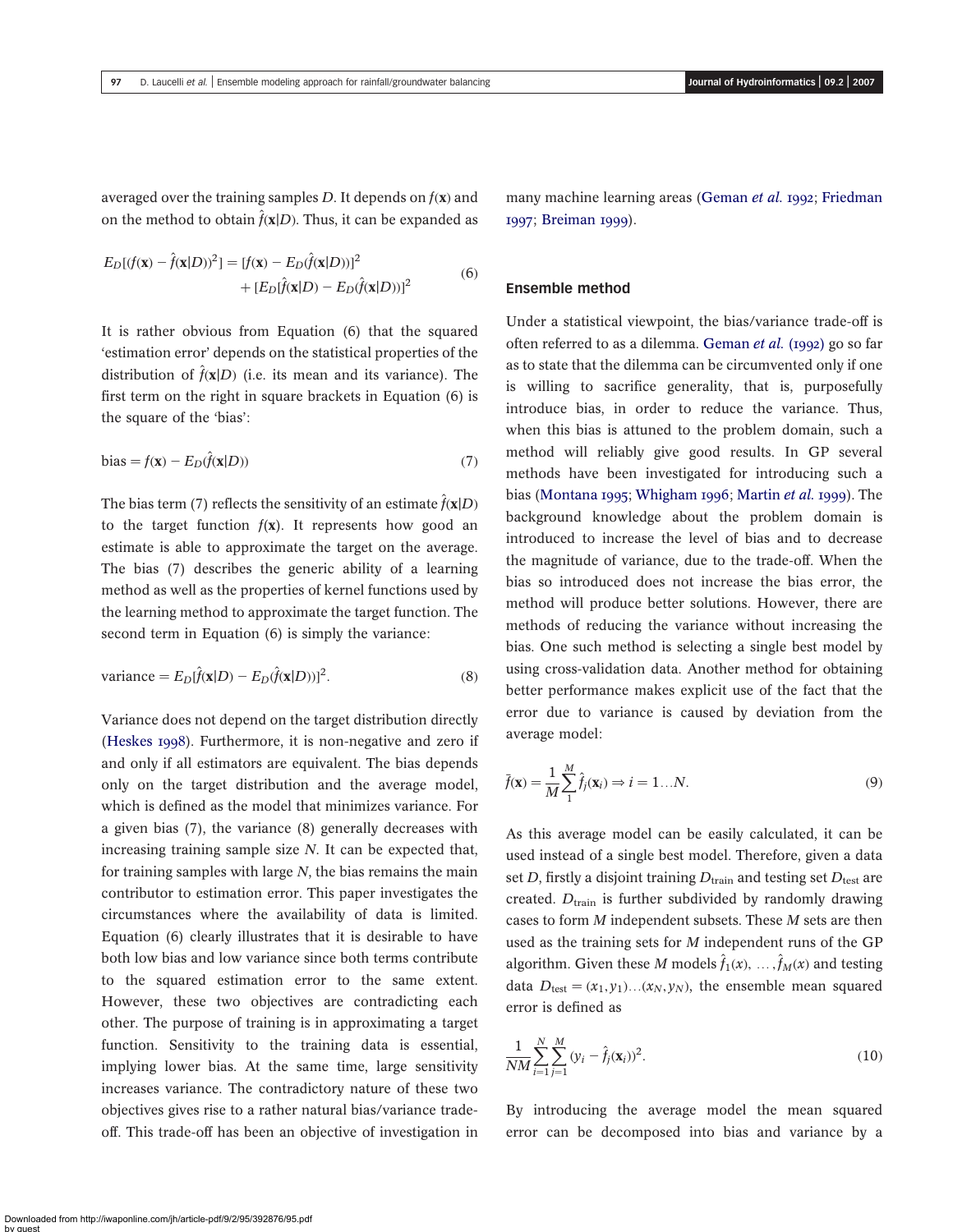straightforward rearrangement of terms in (10):

bias = 
$$
\frac{1}{N} \sum_{i=1}^{N} (y_i - \bar{f}(\mathbf{x}_i))^2
$$
. (11)

variance = 
$$
\frac{1}{NM} \sum_{i=1}^{N} \sum_{j=1}^{M} (\bar{f}(\mathbf{x}_i) - \hat{f}_j(\mathbf{x}_i))^2.
$$
 (12)

Again the bias term depends on the target distribution  $(y)$ , while the variance term does not. A more elaborate formulation would further decompose the bias term into true bias and noise (see Equation (6)) but, as in practice the inherent noise is often unknown, here the current definition is used. Note that the average model is calculated without utilizing testing data. By using this average model as the resulting model of many runs, the error due to the variance is effectively eliminated. The remaining error contribution is due to the bias alone, which represents the generic ability of the method to deal with the problem. Therefore, using the average model instead of a single model leads to a new bias/ variance trade-off. The difference is that a new decomposition over different runs producing different average models can be performed. The expected improvement originates in the fact that the associated variance of these average models is lower than the variance of the original setup. As was shown in [Babovic & Keijzer \(2000\)](#page-10-0), GP exhibits low bias. Therefore this offers a simple and feasible approach to reducing the generalization error in symbolic regression. The technique of combining multiple models into a single one is referred to as Ensemble Modeling. When the process of averaging is used in conjunction with bootstrapping to obtain the training sets, the technique is referred to as bootstrap aggregating (bagging) ([Breiman](#page-10-0) [1996](#page-10-0)a). Other Ensemble methods are boosting (Freund  $\&$ [Scahpire 1996](#page-11-0)) and stacking ([Breiman 1996](#page-10-0)b). Moreover, [Iba \(1999\)](#page-11-0) applied the ensemble methods of boosting and bagging to genetic programming and obtained encouraging results.

#### Resampling techniques

Generally speaking, observed datasets are often poor in the quantitative and qualitative sense and it is not easy to get an accurate, manageable, or even analytical description of the distribution of these data. For these reasons it is usually not possible to get analytical expressions for the statistics on the desired uncertainties. Analytical approaches seem to be restricted to very special cases only. Moreover, a proper analytical description of the probability distribution of the observed data is not easy to get, and an alternative approach must be followed to obtain an expression for the model uncertainties. In particular, techniques that are generic or insensitive for the statistical properties of the data are desired. The so-called resampling techniques form a group of such statistical methods ([van den Boogaard](#page-11-0) et al. [2000](#page-11-0)). As a result of this procedure an ensemble of estimates is available for both the uncertain model parameters and for the corresponding model output. Depending on the used form of resampling these multiple estimates must be combined in some way to obtain the desired statistics (distribution, mean, spread, confidence interval, etc.) of the involved quantities. The most common form of resampling are jack-knifing ([Wu 1986](#page-11-0)) and bootstrapping ([Heskes 1997](#page-11-0)). Bootstrapping is used in this paper.

# Bootstrapping

A bootstrap resample is a random selection of N data out of the  $N$  original data. The  $N$  individual draws within such resample are independent but with replacement, so that every time there is a probability of 1/N that a particular sample of the original set is selected. At the end some samples are then selected more than once while other samples are absent in the resample. Note that the probability that an original sample is not present in the resample is then  $(1-1/N)^N$  which for large N is close to  $1/e$  ( $\approx$  37%). In this way an ensemble of L of such resamples is generated. This  $L$  should be sufficiently large and in practice it is typically of the order of a hundred or a few hundred, somewhat depending on the statistics to be computed. This form of bootstrapping is often called naive bootstrapping. There are alternative or adapted forms for the bootstrap such as the weighted bootstrap, bootstrapping of normalized residuals, the smoothed bootstrap, the parametric bootstrap ([Efron](#page-10-0) [1982](#page-10-0); [Wu 1986](#page-11-0); [Efron & Tibshirani 1993](#page-10-0)) or 'bagging' ([Breiman 1996](#page-10-0)a).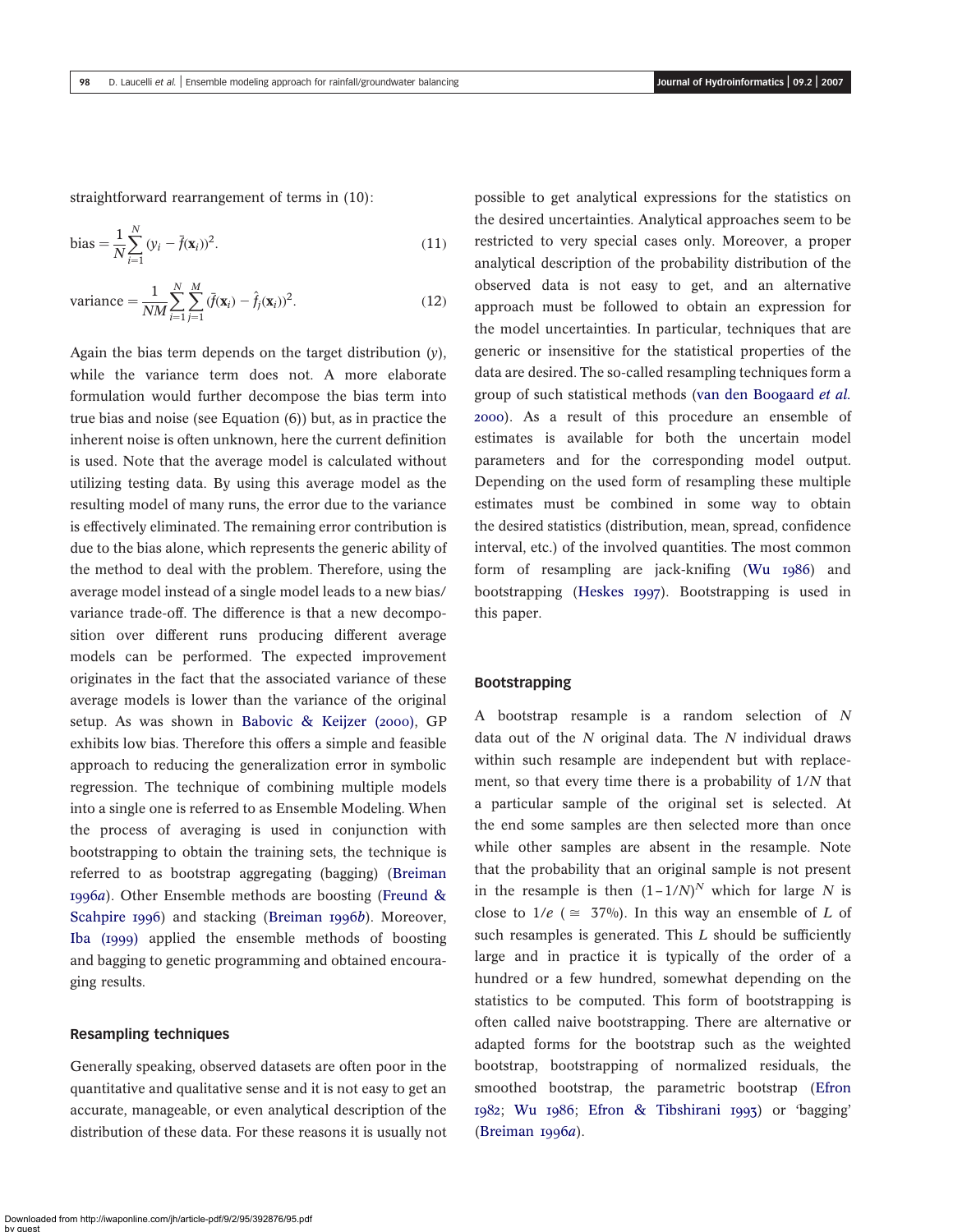# CASE STUDY: BRINDISI SURFACE AQUIFER LEVELS MODELING

The particular case study is from the southern zone of Puglia (Italy). In the last few years, this region has shown a gradual decreasing of rainfall events with consequences on the hydrological water surplus and the infiltration process ([Grassi & Tulipano 1983](#page-11-0)). In fact, in this region the infiltration flows are prevalent with respect to the surface organized ones, such as rivers or lakes, because of its particular hydrogeological features (i.e. karst area) ([Simeone 2001](#page-11-0)). As consequence of this low availability of surface water, the groundwater overexploitation has become a widespread habit in agriculture, inducing a selfincreasing negative feedback between natural and humaninduced phenomena, whose final effect is not of easy management and control. One of the most significant consequences is seawater intrusion and groundwater salt contamination leading to a severe loss of soil fertility due to the lower quality of water ([Grassi & Tadolini 1992](#page-11-0)). The paper introduces an application of bias/variance decomposition of mean squared error to real data from the Brindisi area, as well as a presentation of experimental results on the application of GP Ensemble Model. A concise description of geographical and geological situation follows.

#### Background to hydrogeological information

This area, also called Piana di Brindisi, is characterized by terraced surfaces gently sloping caused over the centuries by the regression of sea levels. There are many natural streams with small depth, but only a few of these have an uninterrupted flow over the months. The Piana di Brindisi consists of a wide structural depression of the Apulian karst block, open towards the Adriatic coast. Over the centuries, drifts have settled on this depression forming the actual surface aquifer body. This water resource is fed by infiltration because of its high permeability. Two different hydrogeological systems can be distinguished: the first is the local phreatic sandy surface aquifer, lying on an impermeable bed of Sub-Apennines clay; the second, is the regional deep karst and fractured aquifer, underlying the first one, whose waters, locally, can flow pressurized ([Ricchetti &](#page-11-0) [Polemio 1996](#page-11-0)). During the year, there is usually a drought period around July and rainfall peaks in November and December. Observing Figure 1, it is clear that the aquifer bed is tilted towards the north-east with a slight concavity close to the coast line. The aquifer thickness has a modest local variability showing a general increase in the central area of the aquifer, along a NE–SW direction. On the basis of piezometric information and direct measurements, it was argued that the sea has a low drainage action on groundwater. The gradients of the bottom and upper surfaces are parallel to the global piezometric gradient. Moreover, the aquifer thickness is smaller than the gap between its upstream and downstream heads and groundwater is drained through its bottom towards the deep aquifer.

### Available data

In order to outline the hydrogeological regimes of the surface aquifer near the town of Brindisi many available data have been considered from several phreatimetric and rainfall gauges belonging to regional boards like Hydrographical Service Office (Bari) and Meteorological Observatory (Taranto). The two time series used in this paper are those considered the most reliable ones. Both measurement



Figure 1 | Hydraulic heads of Brindisi's aquifer.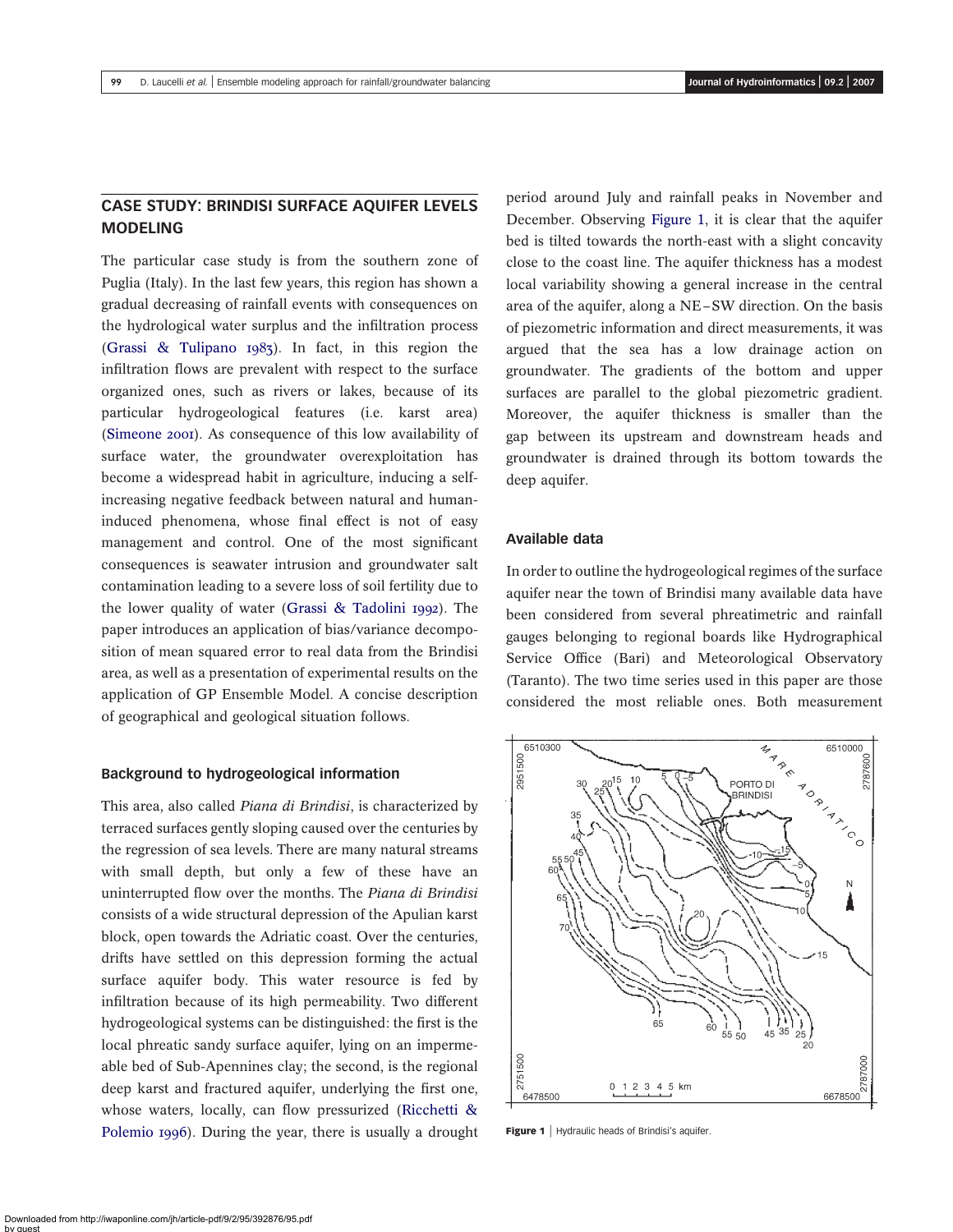stations were chosen because of their continuous and reliable series of data, since they are located outside urbanized areas. The available data are the total monthly rainfall (mm) and the monthly average temperature  $(°C)$  and the average monthly groundwater head (m above mean sea level). A period of time of 44 years, from 1953 to 1996, has been considered.

#### Modeling strategies

With the constraints of data availability, GP is able to approximate the target function reliably, with an unconstrained program size. At the same time, small programs appear to be strongly biased, exhibiting high variance. This leads straightforwardly to the conclusion that the GP algorithm needs many nodes (more than 15) ([Babovic](#page-10-0) [& Keijzer 2000](#page-10-0)). Moreover, many techniques exist that can approximate a target function to any degree of accuracy with much less effort than GP, for example Artificial Neural Networks (see [Giustolisi & Laucelli](#page-11-0) [2004](#page-11-0)). Conversely, when data are sparse, the situation is more complex. Small programs are strongly biased again and highly variant, while large programs exhibit high variance as well. In these situations, bias/variance decomposition helps in selecting the optimal program size. Examination of the contribution of bias and variance to the total error helps in indicating the location of a low bias/reasonable variance region where reliable models might be found, while a reasonable bias and low variance region is of less interest due to the strong influence of bias in defining the squared estimation error, see Equation (6).

#### Application of trimming

EM provides an alternative approach to obtaining a single model. It combines the results of many GP runs in a single average model. This averaging process could be destabilized due to GP's ability to produce extremely poor solutions (outliers) that destabilize bias, also producing high variance ([Babovic & Kejizer 2000](#page-10-0)). Since EM reduces the total error to the bias error alone, the question of destabilized bias needs to be addressed with care. Thus, some post-processing needs to be applied in order to obtain more insightful results. The predictions will be trimmed before calculating error due to bias (11) and variance (12). The main purpose for trimming is to remove extremely poor programs and thus stabilize bias. Enlarging the trimming percentage even more would effectively stabilize variance as well ([Babovic & Kejizer 2000](#page-10-0)). As is clear from the remainder, an optimal trimming scenario should stabilize bias while leaving most of the variance intact, as a high degree of variance is instrumental in establishing an ensemble model ([Babovic & Keijzer 2000](#page-10-0)). As the calculation of variance is independent of the target function, in this paper trimming has been applied after the EMs have been created.

Moreover, a sensitivity analysis has been performed to study the relationships between the trimming percentage and the bias/variance performance of the EMs. Other kinds of sensitivity analyses were carried out between the statistical parameters used to identify the goodness of the models (CoD, Bias and Variance) and, in order, the number of bootstrap resampling  $(M)$ , the number of generations in GP runs  $(G)$  and the size of populations in GP runs  $(P)$ . It is noteworthy that these last analyses show no relevant variation in the global performance of the EMs, even if a low number of bootstrap resampling  $(M < 15)$  carries to low performance models. The conclusion of trimming analyses will be reported in the next paragraphs.

#### Experimental setup

This paper describes an approach using GP as the induction engine for EM.

The case study starts from field data of rainfall, temperature and groundwater heads from the Brindisi surface aquifer. A comparison between EM and traditional GP Single Model was performed in one-step-ahead prediction. Moreover, EM was tested in  $k$ -step-ahead forecasting. Starting from the considerations of [Babovic & Keijzer](#page-10-0) [\(2000\)](#page-10-0) about the contributions of bias and variance to the total error and from the prior physical knowledge about the aquifer ([Ricchetti & Polemio 1996](#page-11-0)) the following setup for applying GP to the case study was build up:

• Building the input data matrix involving rainfall till four samples ( $R_t$ ,  $R_{t-1}$ ,  $R_{t-2}$  and  $R_{t-3}$ ), air temperature at the present sample  $(T_t)$  and head information at the present sample  $(\Delta_t)$ . It has been used that  $\Delta_t = (H_{t+1} - H_t)$ because of the strong correlation among head data, in order to perform bootstrapping with uncorrelated data points.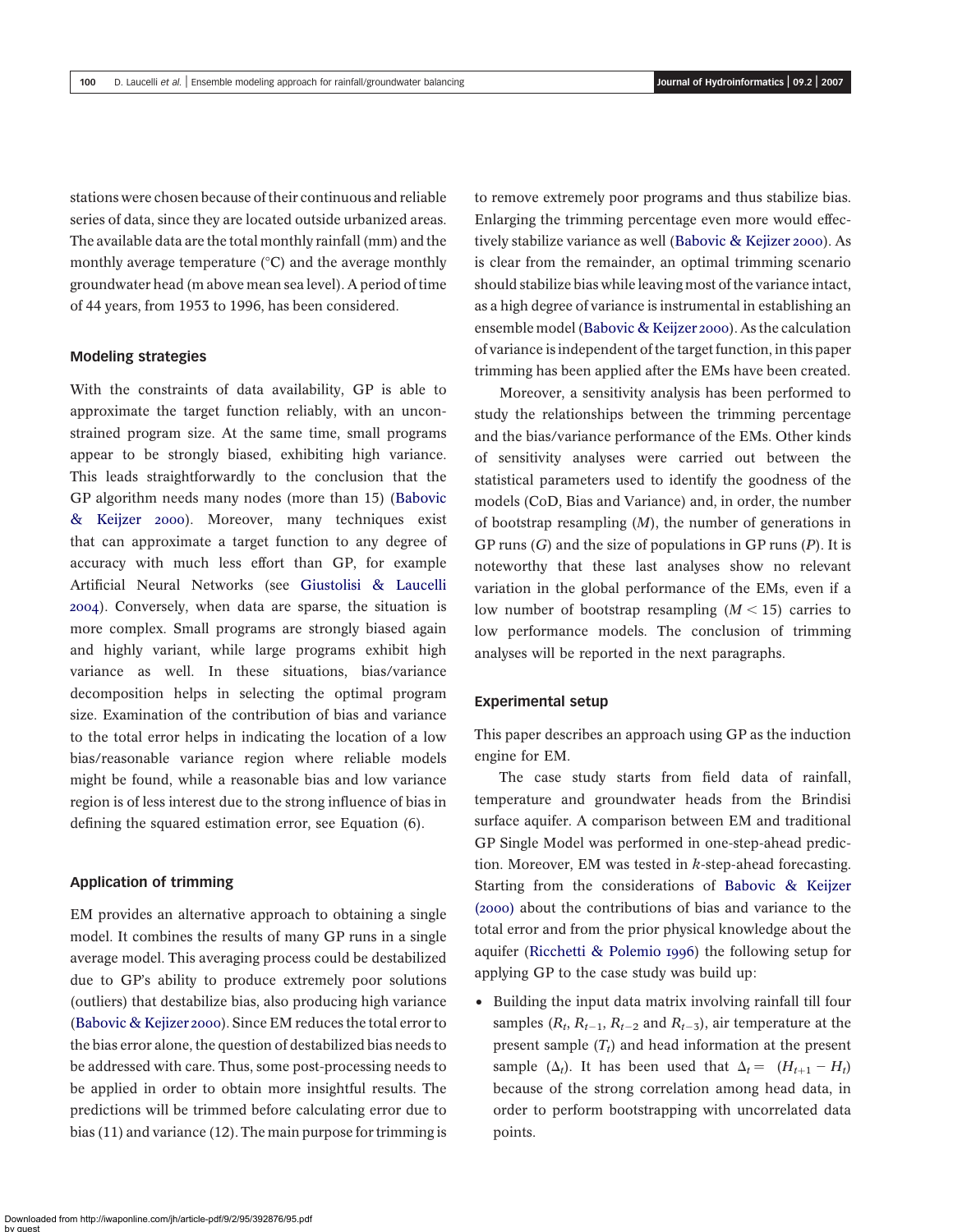- <span id="page-6-0"></span>† Splitting the input data set into two main sets, the training and the test sets, 75% and 25%, respectively, of the whole input set. The training set was completely used for performing GP runs and defining all the single models, while the test set was split into two further sets, one (calibration set) for determining the coefficients of the single models in the EM and the other (evaluation set) for really testing the performance of the whole EM. For the single GP model, the calibration set was used in selecting the best model, which was evaluated on the evaluation set. Usually the calibration set was 25% of the whole test set.
- † Performing M different runs for every EM determination, using bootstrap method as the resampling strategy, creating unique datasets for different runs. M was determined as a consequence of the above mentioned sensitivity analyses. A value of 30 seems to be good also according to the time efficiency of the computations. Bootstrapping was performed both for EM and for the single GP model.
- Fixing the maximum size of GP programs to three different values: 20, 140 and 260 nodes, for every experiment. For both the EM and the single GP model M different runs with all three maximum sizes were performed. For the single GP model only the best one was selected, while the EM was built up with models having different sizes. The other user-defined GP parameters were fixed according to the above mentioned sensitivity analyses. In particular, a number of generations (50) and a population of 100 individuals were chosen, thus obtaining a very fast algorithm. Finally, note that the function set consisted of addition, multiplication, difference, square root, division and power two, according to the authors' GP insight ([Babovic & Kejizer](#page-10-0) [2000](#page-10-0); [Giustolisi & Laucelli 2002](#page-11-0)).
- Combining the results of all the runs in a single ensemble model. Indeed, Equation (10) can be rewritten as

$$
\frac{1}{N} \sum_{i=1}^{N} \sum_{j=1}^{M} m_j (y_i - \hat{f}_j(\mathbf{x}_i))^2.
$$
 (13)

In this way coefficients  $m_i$  can be determined performing a ridge regression on data (calibration set), being  $\Sigma m_i = 1$  and  $\forall \Delta j = 1...M$ :  $m_i \ge 0$ . As a consequence of this variation Figure 2 | Trimmed EM vs. Single GP model on one-step-ahead prediction.

Table 1 | One-step-ahead statistics

|              | CoD      | <b>Bias</b> | Variance |
|--------------|----------|-------------|----------|
| Full EM      | 0.953 08 | 0.019 06    | 0.004 07 |
| Avg EM       | 0.952 95 | 0.019 11    | 0.003 78 |
| Trimm EM     | 0.959 03 | 0.016 64    | 0.00261  |
| Single Model | 0.950 68 | 0.020 04    |          |
| Naive        | 0.942 38 |             |          |
|              |          |             |          |

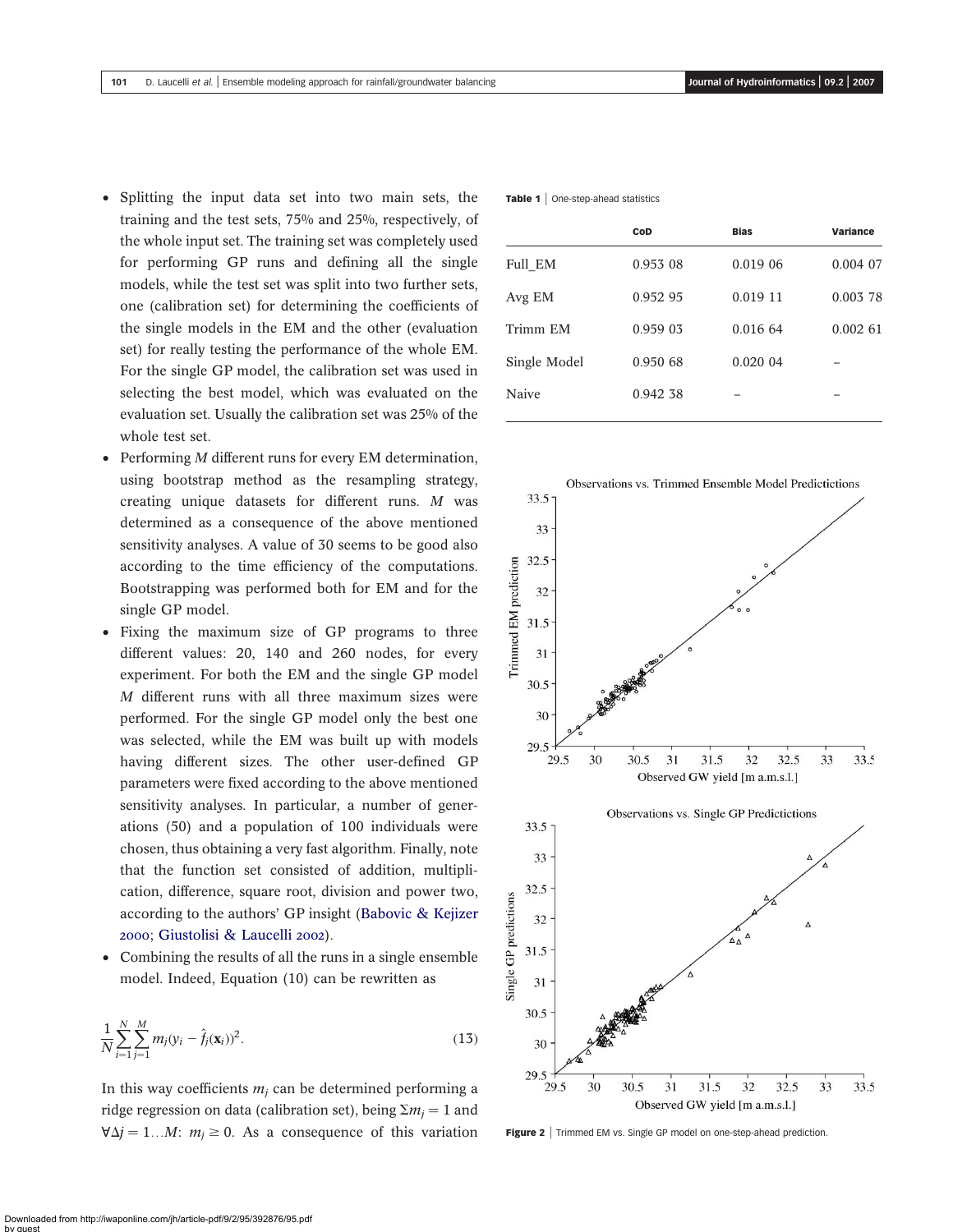

<span id="page-7-0"></span>

Figure 3 | Highlight of trimmed EM vs. full EM prediction diagrams.

Equation (12) also has to be rewritten as

variance = 
$$
\frac{1}{N} \sum_{i=1}^{N} \sum_{j=1}^{M} m_j (\bar{f}(\mathbf{x}_i) - \hat{f}_j(\mathbf{x}_i))^2
$$
 (14)

The authors did not evaluate the mean value of variance (useful for general considerations) but the variance value for every test point, erasing  $1/N$  in Equation (14). This recipe refers to the one-step-ahead prediction performances, and following it a calibrated EM and a Single GP model are obtained. In post-processing, the authors applied a trimming scenario to the EM, aiming at deleting predictions that destabilize its performances. According to the sensitivity analyses a trimming percentage of 20% has been chosen. At the same time, it was also to evaluate the real average model in Equation (6). From the fitness point of view, no strong differences were found between untrimmed EM and average EM.

## RESULTS AND DISCUSSION

Here are concisely reported the results with relative diagrams, starting from one-step-ahead prediction. In [Table 1](#page-6-0) there are all the statistics calculated in order to

**Table 2** |  $k$ -step-ahead statistics, with  $k = 2, 3, 4, 6$ 

| k |          | CoD      | <b>Bias</b> | <b>Variance</b> |
|---|----------|----------|-------------|-----------------|
| 2 | Full_EM  | 0.894 85 | $0.043$ 05  | 0.001 15        |
|   | Trimm EM | 0.893 45 | 0.04363     | 0.00263         |
|   | Naive    | 0.828 30 |             |                 |
| 3 | Full_EM  | 0.819 32 | 0.074 63    | 0.001 24        |
|   | Trimm EM | 0.814 35 | 0.076 68    | 0.00265         |
|   | Naive    | 0.687 73 |             |                 |
| 4 | Full_EM  | 0.778 32 | 0.092, 40   | 0.001 41        |
|   | Trimm EM | 0.770 97 | 0.095 47    | 0.00266         |
|   | Naive    | 0.588 87 |             |                 |
| 6 | Full_EM  | 0.766 42 | 0.09926     | 0.001 33        |
|   | Trimm EM | 0.75782  | $0.102$ 92  | 0.00269         |
|   | Naive    | 0.467 10 |             |                 |
|   |          |          |             |                 |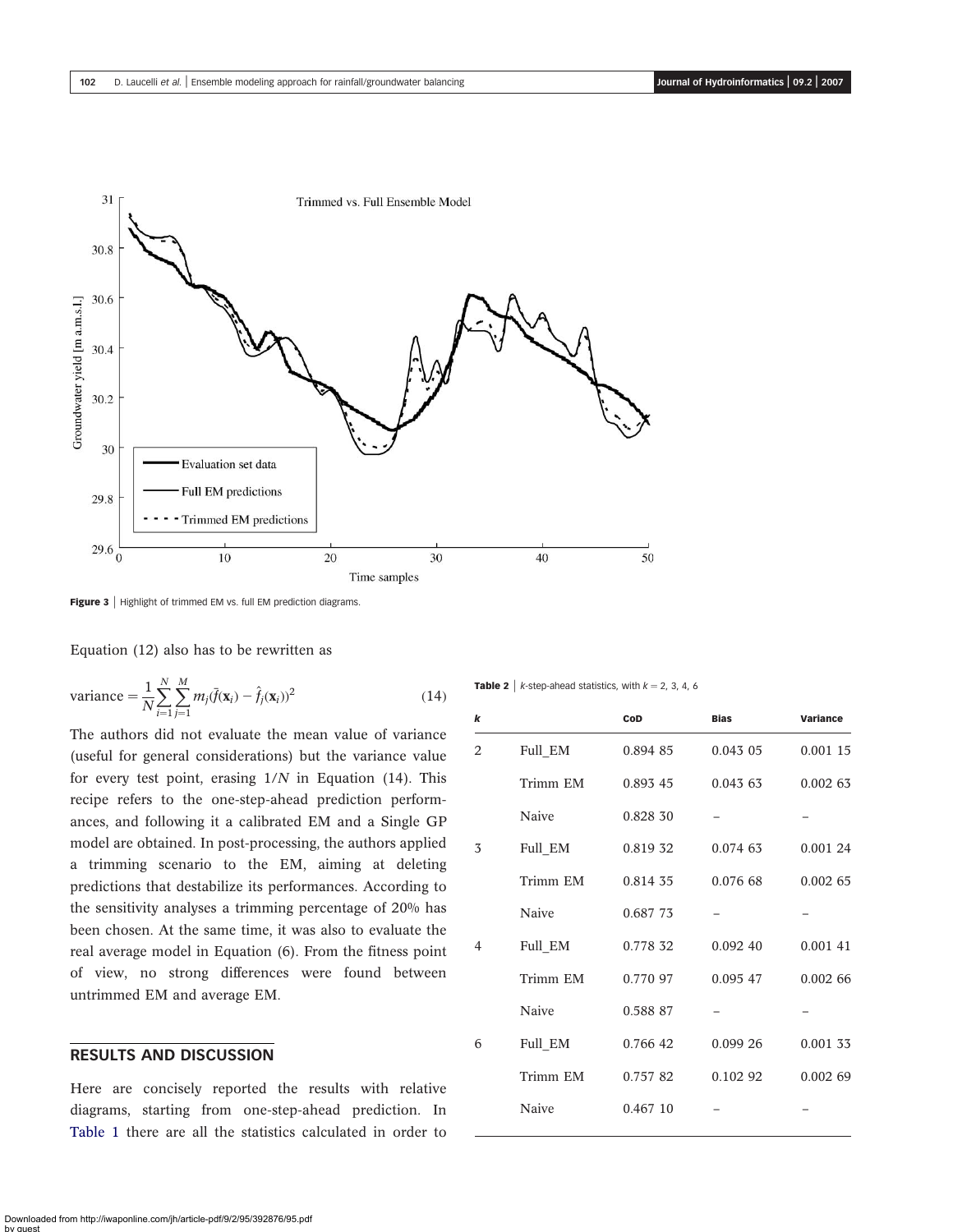<span id="page-8-0"></span>evaluate performances of both EMs and the single GP model. Coefficient of Determination (CoD), Bias and Variance values are reported. In [Table 1](#page-6-0) the notation 'Full\_EM' indicates the untrimmed EM, while the authors used as common reference the performance of the naive model,  $H_{t+1} = H_t$ . The improvement, given the naive performances, is not particularly relevant, because of the average monthly data of groundwater level.

A large water resource, such as an aquifer, represents a system with a high inertial component (i.e. persistency) in its behavior during days, weeks, etc. and this means that  $H_{t+1}$  is not much different from  $H_t$ . The one-step-ahead comparison between EM and single GP model aims at demonstrating the efficiency of the ensemble approach in hydrological problems. Looking at [Table 1](#page-6-0), the trimmed EM model seems to be the better performing one, in onestep-ahead forecasting. Thus in [Figure 2](#page-6-0), it is compared with the 'traditional' single GP model. [Figure 2](#page-6-0) shows the predictions of the trimmed EM model and of the single GP model, plotted against the experimental data in the evaluation set.

In [Figure 3](#page-7-0), the untrimmed (full EM) model and the trimmed EM model performances are compared for better understanding of the efficacy of trimming. [Figure 3](#page-7-0) focuses on a subarea of the relatives prediction plots. Trimmed EM model appears to be more stable and smooth, especially at





Figure 4 | Full EM two-step-ahead and three-step-ahead predictions. <br>Figure 5 | Full EM four-step-ahead predictions.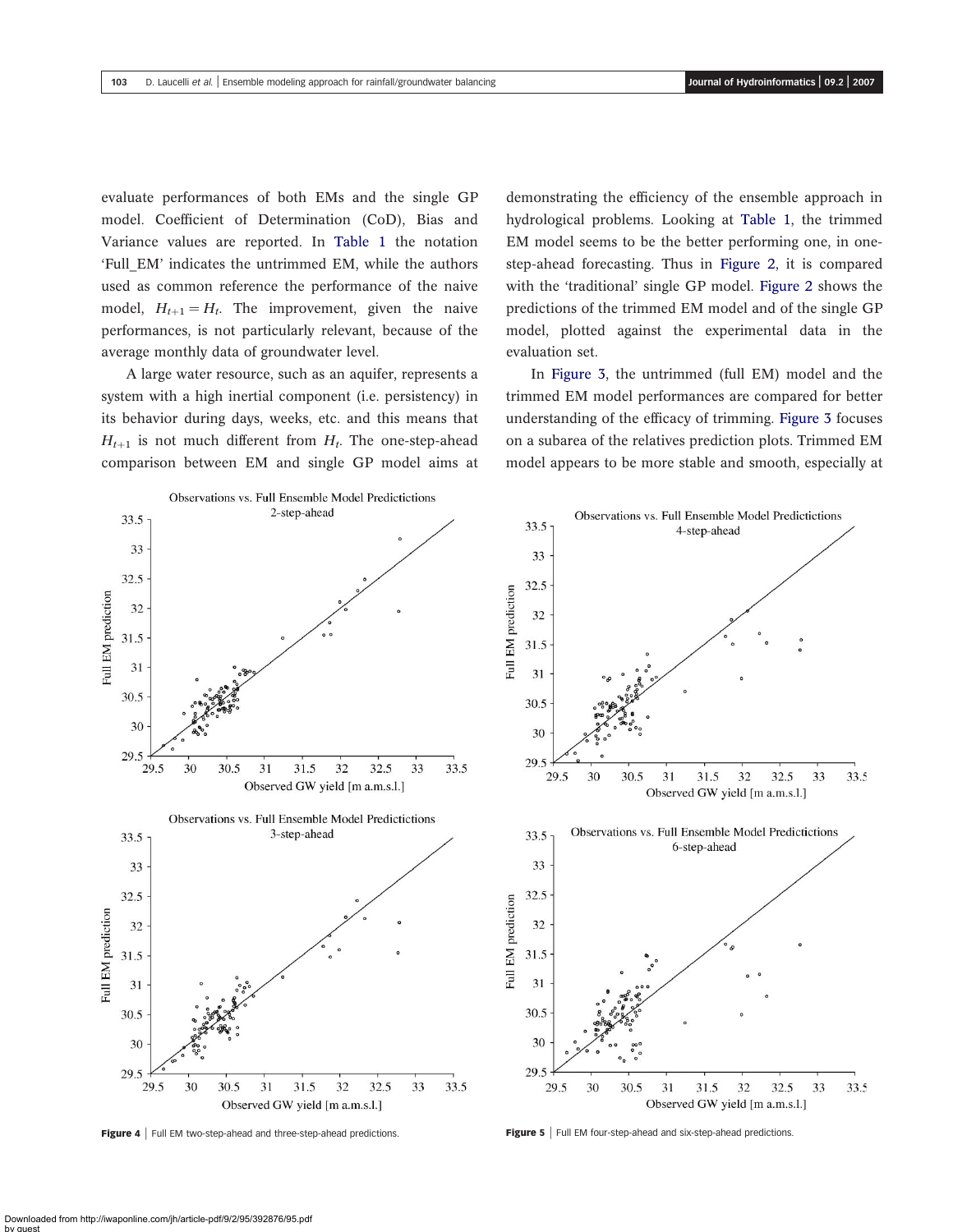low values. Moreover, looking at the whole evaluation test it has a lower point variance on average (see [Table 1](#page-6-0)).

Analyzing now the k-step-ahead forecasting, [Table 2](#page-7-0) reports the statistics for time horizons up to 6 months ahead. These analyses are due to the aforementioned discussion on the planning issues for the aquifer at stake. Looking at [Table 2](#page-7-0), statistics are quite good, also considering that the sample rate is monthly, and they are comparable with those of a well trained artificial neural network ([Giustolisi & Laucelli 2004](#page-11-0)). It is noteworthy that this approach returns low variance models, overcoming GP problems about high variance in symbolic regression ([Babovic & Keijzer 2000](#page-10-0)). Moreover, for time horizons longer than one month, trimming seem to be no longer necessary in order to improve both bias and variance contribution to the total mean error. Thus, [Figures 4 and 5](#page-8-0) report the full EM model performances plotted against the experimental data in the evaluation set.

Some considerations have been done aimed at understanding how the performance of the EM model could change by modifying some relevant user-defined parameters in the GP algorithm. The analyzed parameters were (i) the dimension of population, P, ranging between 100 and 1000; (ii) the number of generations for each GP run,  $G$ , varying between 50 and 1050; and (iii) the number of resampling, M, ranging between 5 and 100. Moreover, the sensitivity of bias and variance to trimming percentage was studied, using percentages between 0 and 50%.

For the first three parameters the analyses were performed for both the trimmed and untrimmed EM, returning that they are not influential on the performance of EM models, relying on bias and variance values and on MSE and CoD values ([Laucelli 2004](#page-11-0)). About the trimming scenarios, as in Figure 6, it can be stated that trimming percentage positively influences decreasing the bias values and can give good reduction of variance using a particular range (between 5% and 20%). Therefore, trimming percentage has to be chosen carefully, aiming at reducing both bias and variance values.

Finally, in one-step-ahead prediction, beyond the numbers, which are undoubtedly good, the results appear to be satisfying because there is not a 'phase error' in forecasts, see [Figure 7.](#page-10-0) This error makes the naive model unreliable for real uses. In the case study, the naive model is a high performance reference because the phenomenon dynamics are persistent. However, the statistical parameters chosen for performance analyses show that both Ensemble Model and single GP model have better performance than the naive one, having also no 'phase error'. The sensitivity analyses of bias/variance values with trimming percentage show that a percentage of 20% guarantees a good trade-off between variance and bias, taking both on low values. These facts demonstrate that trimming is useful in one-step-ahead prediction eliminating those 'outliners' ([Babovic & Keijzer](#page-10-0) [2000](#page-10-0)), which make EM performance worse, in particular decreasing a lot of variance values. Conversely, trimming



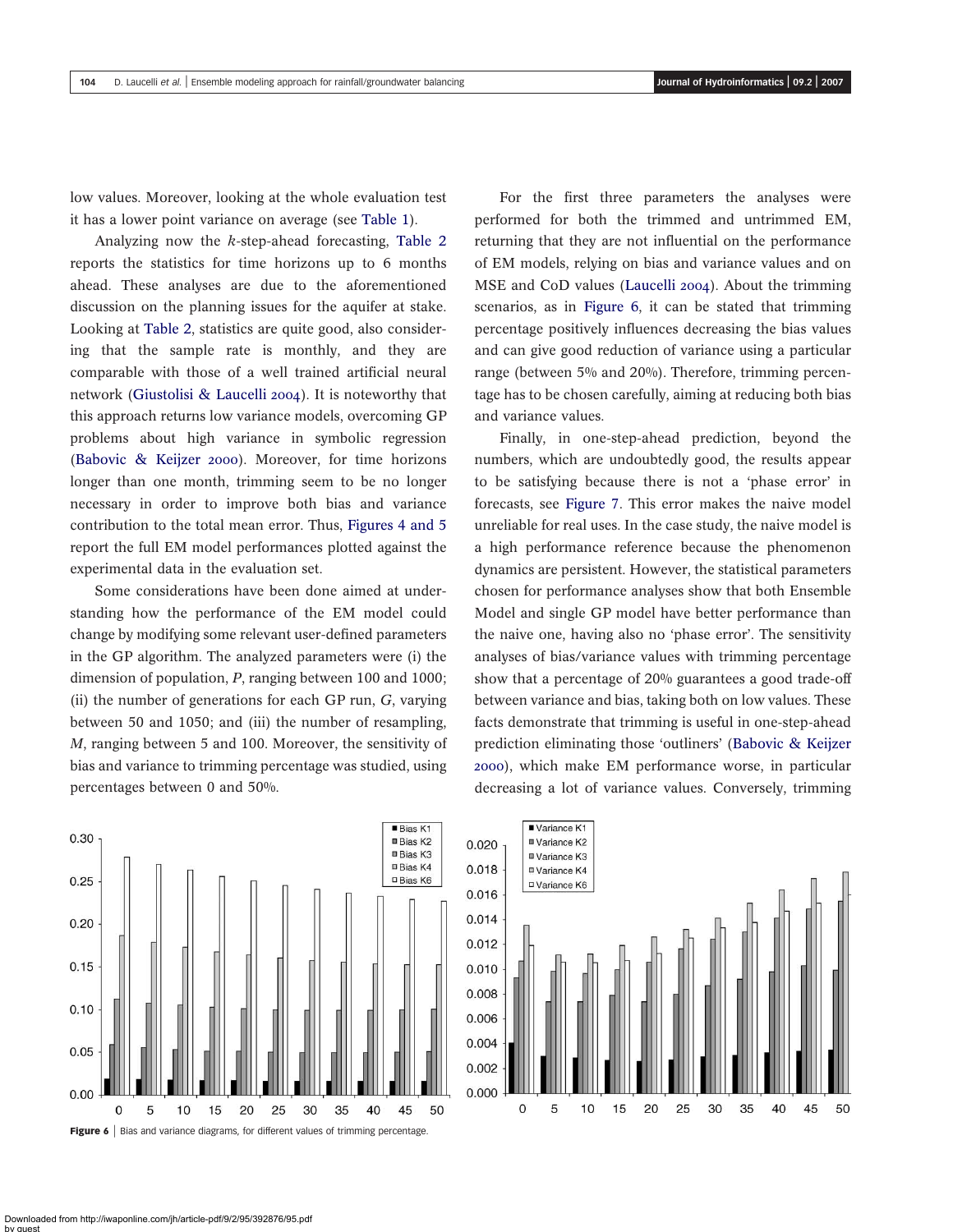<span id="page-10-0"></span>

**Figure 7** | Time series of  $(Y_{exp}-Y_{EM})$  plot (for one-step ahead prediction).

seems non relevant in k-step-ahead forecasting, with  $k > 1$ (see [Table 2](#page-7-0)), likely due to the fact that, with a longer prediction horizon, GP produce a lower number of outliers. In particular, the no-trimming scenario in  $k$ -step-ahead predictions implies lower variance models. Finally, also in k-step-ahead prediction the results are good. Due to available data, which are under-sampled (monthly sampled), the approach used by going on step by step, month by month in the case study, better relies on a longer time horizon, showing performances which are comparable with well-trained neural networks, such as those in [Giustolisi & Laucelli \(2004\)](#page-11-0).

# **CONCLUSIONS**

In a statistical learning theory scenario, GP can be applied to the problem of function estimation. Then, in the limits of data abundance, it is able to approximate the target function reliably, starting from an unconstrained program size. Otherwise, when data are sparse, small programs are strongly biased again and highly variant, while large programs exhibit high variance as well. In these situations, bias/variance decomposition helps in selecting the optimal program size. Aiming to obtain a single model, Ensemble Modeling provides an alternative approach. On these premises, this paper tests Ensemble Modeling using a Genetic Programming numerical engine. Starting from field data of rainfall, temperature and groundwater heads, a comparison between EM and traditional GP Single Model was performed in one-step-ahead prediction. The EM

model has been tested also in k-step-ahead prediction. Ensemble methods, together with trimming, have substantially deleted the contribution of variance to the total error, also improving the absolute value of the bias and of the Coefficient of Determination. Conversely, the single GP model based on cross-validation did not guarantee the same performance, because it is based on a single model, so there are higher possibilities that undesired behavior occurs. In one-step-ahead, the trimmed EM model results were more stable along with the entire evaluation test, especially for low target values, with respect to the traditional single GP model. Otherwise, trimmed EM has a lower point variance than the untrimmed EM model, and this could be a constraint in using the model for planning. In  $k$ -stepahead prediction, the EM approach shows good performances carrying to lower variance models especially without trimming scenarios. Trimming is useful in one-step-ahead prediction eliminating those 'outliners' that cause worse EM performances, strongly decreasing the variance values.

### ACKNOWLEDGEMENTS

The authors want to acknowledge Prof. Vincenzo Simeone and Dr. Rossana Racioppi for their help in providing, understanding and processing the field data used in this work. Finally, the authors are particularly grateful to Dr. Angelo Doglioni and Mr. Davide Mancarella for their valuable help in reviewing the paper both from a technical and linguistic point of view.

## **REFERENCES**

- Babovic, V. & Keijzer, M. 2000 Genetic programming and the bias/ variance trade-off. In Proc. of the European Genetic Programming Conference, Edinburgh, UK, pp. 76–90. Springer-Verlag, Berlin.
- Breiman, L. 1996a Bagging predictors. Machine Learning 26, 123–140.
- Breiman, L. 1996b Stacked regressions. Machine Learning 24, 51-64.
- Breiman, L. 1999 Prediction games and arching algorithms. Neural Comput. 11, 1493–1517.
- Efron, B. 1982 The Jackknife, the Bootstrap and Other Resampling Plans. SIAM, Philadelphia, PA.
- Efron, B. & Tibshirani, R. 1993 An Introduction to the Bootstrap. Chapman & Hall, London.